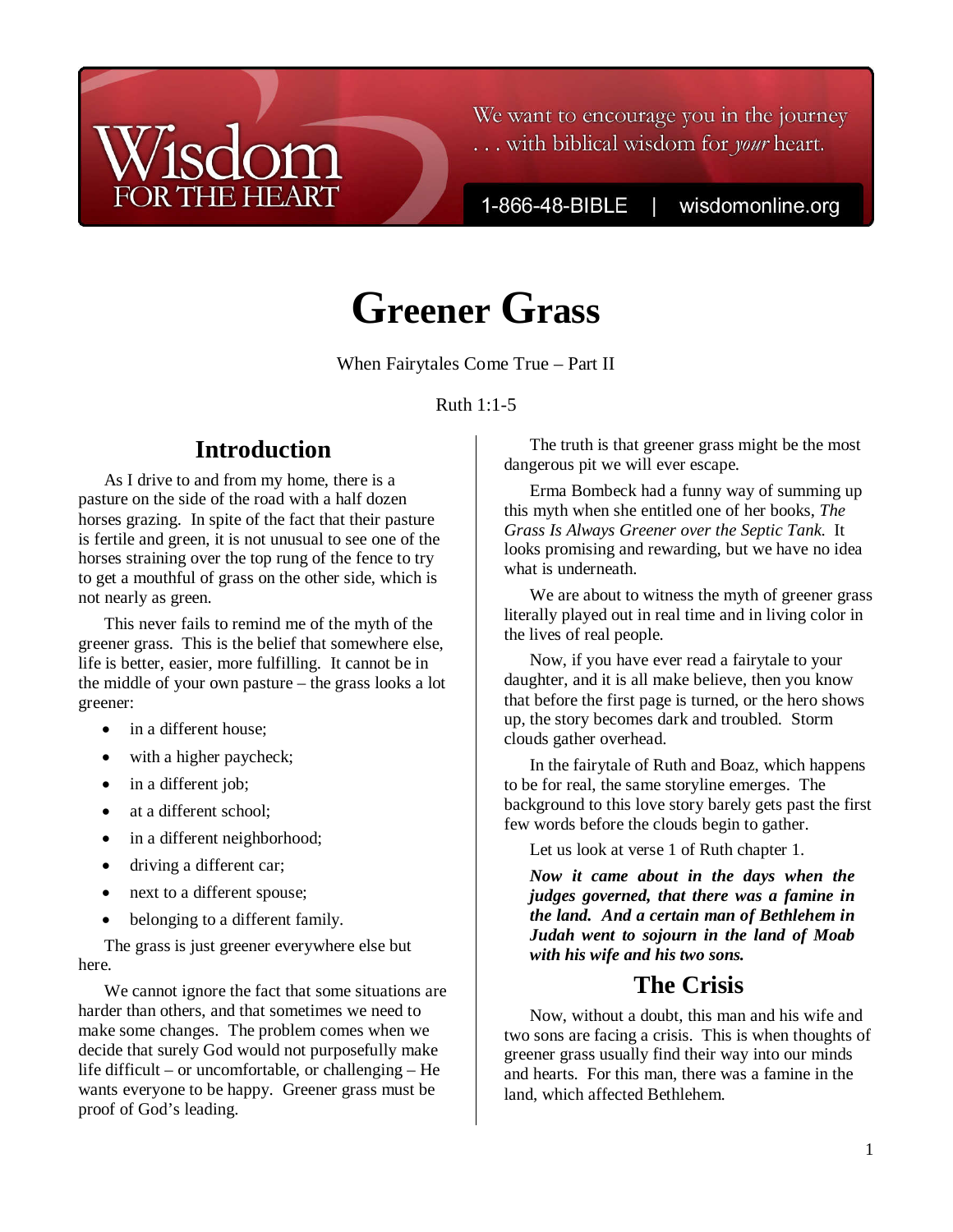Added to his crisis was the political upheaval during the days of the judges. There was a collapse of civility, morality, and true religious piety that we looked at in our last session.

Then compound this man's crisis with living in fear of a Midianite attack, which could result in the loss of cattle or even his own life.

Pile on to this the fact that the investment potential in the land of Bethlehem had never looked bleaker.

Now, at the very top of the heap in this crisis, the cupboard is empty and the hayloft as well.

There is a certain irony or pun in the Hebrew language that Jewish readers would have immediately caught in verse 1.

#### *. . . famine in the land . . . And a . . . man of Bethlehem . . .*

Bethlehem meant "house of bread". In other words, the bread basket of Judah is empty. People who live in the "House of Bread" are going hungry.<sup>i</sup>

The original audience would have immediately caught the contradiction in terms; the pun – "There is a famine in the House of Bread."

This is like talking about an increase in gang warfare in Philadelphia, the "City of Brotherly Love," or the rise of demonic activity in Los Angeles, the "City of Angels".<sup>ii</sup>

The association of famine with Bethlehem – the bread basket of Judah – would have created an obvious twist in the story.

Bethlehem lay about six miles south of Jerusalem and its name, "House of Bread," was evidently well-earned. Wheat, barley, olives, almonds, and grapes were plentiful in ancient times.<sup>iii</sup>

However, now there is a famine in Bethlehem. More than likely it is the famine mentioned in Judges chapter 6, which helps us place this story with the leadership of Gideon and the oppression of the Midianites. Even more importantly, it helps us understand that this famine was a result of the Israelites' rebellion against God.

God often used famine to bring the nation to their sense of need. His design was not for the people to leave the House of Bread, but to repent and obey Him and He would again fill their houses with bread.

God had a way of using famine to refashion faith – faith in His promises and provision. It was testing that deepened character.

To add even more to the play on word meanings is the fact that this man and his family will move to

Moab. The Lord called Moab, in Psalm 60:8, a "washpot". This was the pot used to wash dirty feet. It would be akin to calling Moab a trash can – where things to throw away were kept. This region was the waste basket.

So, this Jewish family is in a crisis of faith and is basically leaving the "House of Bread" and moving to the dumpster. They moved from the bread basket to the trash can.

Now, before we go any further, let us take a look at the characters in this unfolding drama.

## **The Characters**

There are six key players in this drama, but after the opening verses, only three of them will be alive.

Verse 2 informs us that the patriarch of the family was named Elimelech. Loosely translated, his name meant, "God is my King".<sup>iv</sup>

The tragedy of Elimelech's life was simply the fact that he did not live up to his name.

The next character is Naomi, Elimelech's wife. Naomi means, "gracious one".

Then, Naomi and Elimelech's sons make their brief curtain call. Their names are Mahlon and Chilion. They have rhyming names, which means they could have been twins or they simply had a mother like many of us, who wanted their children's names to begin with the same letter or end in a rhyme.

They could have been like my ministry-minded parents who named their four sons, Daniel, Jonathan, Timothy, and Stephen. They said that often when they introduced us in churches where they were raising support, they would say, "We have four sons – two from the Old Testament and two from the New." See if you can top that!

However, they could not resist, and my mother gave three of us middle names that started with a "D" – Duane, Dean, and Dale. Three "Ds," which looked a lot like my report cards growing up!

I do not know, but maybe Naomi had a little paperback book, "200 Names for Boys that Rhyme".

The reason I suggest this, somewhat tongue-in-cheek, but somewhat seriously, is that Naomi must have liked rhyming names because the meanings of her son's names are not good at all. Mahlon means, "puny or weakling," and Chilion means, "pining".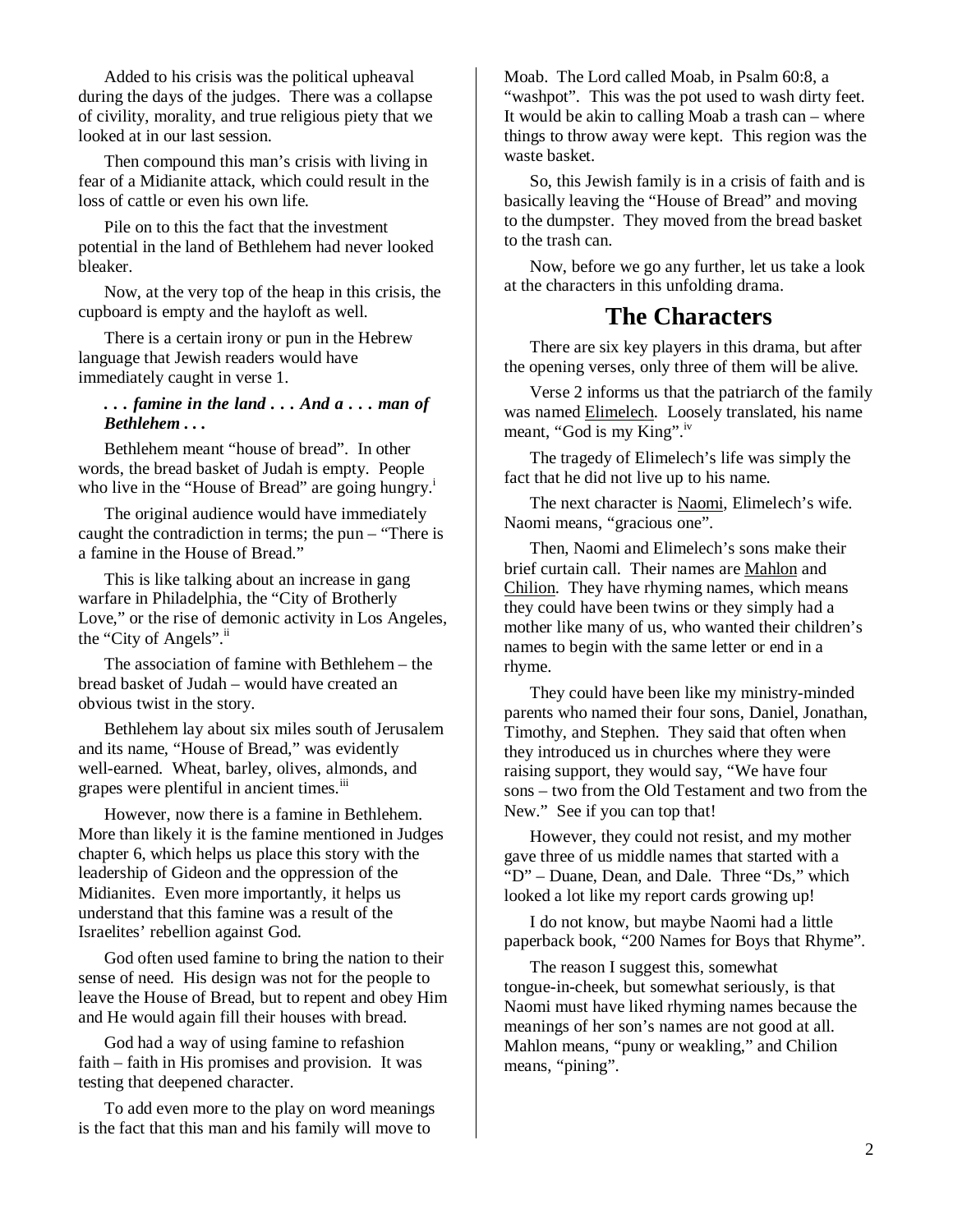Imagine – their names mean, "puny and whiny". "Way to go, Mom! Thank you for giving me that for the rest of my life."

While we are at it, verse 4 gives us the names of the future wives of these sons. One was named Orpah, which means, "obstinate," or literally, "strong neck" or "stiff necked". $v$ 

This is such a lovely name for a girl. I am fairly confident we do not have any Orpahs in the audience, so I can say that.

Then finally, the name of the second wife was Ruth, whose name means, "comfort," or perhaps "friend".<sup>vi</sup>

So, we have Mr. Puny marrying Miss Strong Neck and Mr. Whiny marrying Miss Comfort.

Frankly, Ruth is the only one who does not seem to fit the picture.

The truth is that they will nearly all literally play out the meanings of their names. All except for one – the only one who does not live up to his name is the one who really should have – Elimelech, or "God is my King". In other words, "God is the master of my life. God is sovereign in my decision making. God comes first." Not quite.

I want to point out one more clue about this family. It is found in the middle of verse 2, where we are told that they were,

#### *. . . Ephrathites of Bethlehem . . .*

Ephrath was the name of the wife of Caleb, the famous and fearless comrade of Joshua. According to I Chronicles 2:19, Caleb's descendants were the ones who settled Bethlehem.

Ephrathites were members of a clan that, as one author said, "was the first family of Bethlehem; the aristocracy of the town of Bethlehem". This is to simply underscore the riches-to-rags crisis hitting this family.<sup>vii</sup>

What we have here are the Rockefellers now living as immigrants; the Vanderbilts now homeless and hungry.

So why should this family stay in Bethlehem where the famine has reduced them, and everyone else, to handouts?

"We're used to a better life than this. Why stay in the land of our faith and our forefathers? Let's move to where the grass is greener."

So, the crisis now leads these key characters into compromise.

## **The Compromise**

From the ridge of hills on the edge of Bethlehem, one can see the land of Moab. Moab was well watered by winter rains that were driven inland by the winds of the Mediterranean Sea.<sup>viii</sup>

Elimelech probably stood on this ridge overlooking the dry grass and brown, parched fields of Bethlehem and could easily see, less than fifty miles away, just on the other side of the Dead Sea, the green, fertile fields of Moab. Perhaps he thought to himself, "We'll only go for a short period of time. God won't mind. Our flight from His land and His people will only be a quick visit and that's all."

Notice the progressive terms used in the first few verses:

- verse 1 says they, *"went to sojourn in the land of Moab,"* with sojourn being a word that refers to a temporary stay;
- verse 2 says they then, *"entered the land of Moab and remained there"*;
- verse 4 says, finally, in an astounding text that informs us, *"they lived there about ten years."*

Learn from Elimelech – the danger of greener grass is that it can turn into quicksand.

However, this does not mean the greener grass felt like quicksand. This family's move was evidently successful. They had ten years of provision. They had a place to live. They had brides for the sons. Life was good.

At the same time, they had knowingly forfeited participation in the assembly of the Lord. They had walked away from a community they should have stayed to help. Elimelech could have led the way to repentance and genuine worship. Instead, he ran away, viewing greener pastures in Moab as worth more than worship and fellowship with the assembly – which were forfeited according to Deuteronomy 23.

It is no wonder that the first five verses of Ruth form the only part of this entire book in which God is never mentioned once. And in a narrative like this, the absence of God's name implies the absence of desire for God's will. This is the only paragraph where the name of God does not appear.

Elimelech could have argued, "I'm not gonna become a Moabite. C'mon, I would never offer my children or grandchildren to Chemosh, the god of the Moabites. I'm not into child sacrifice and idolatry. I would never do that or condone that. I'm not a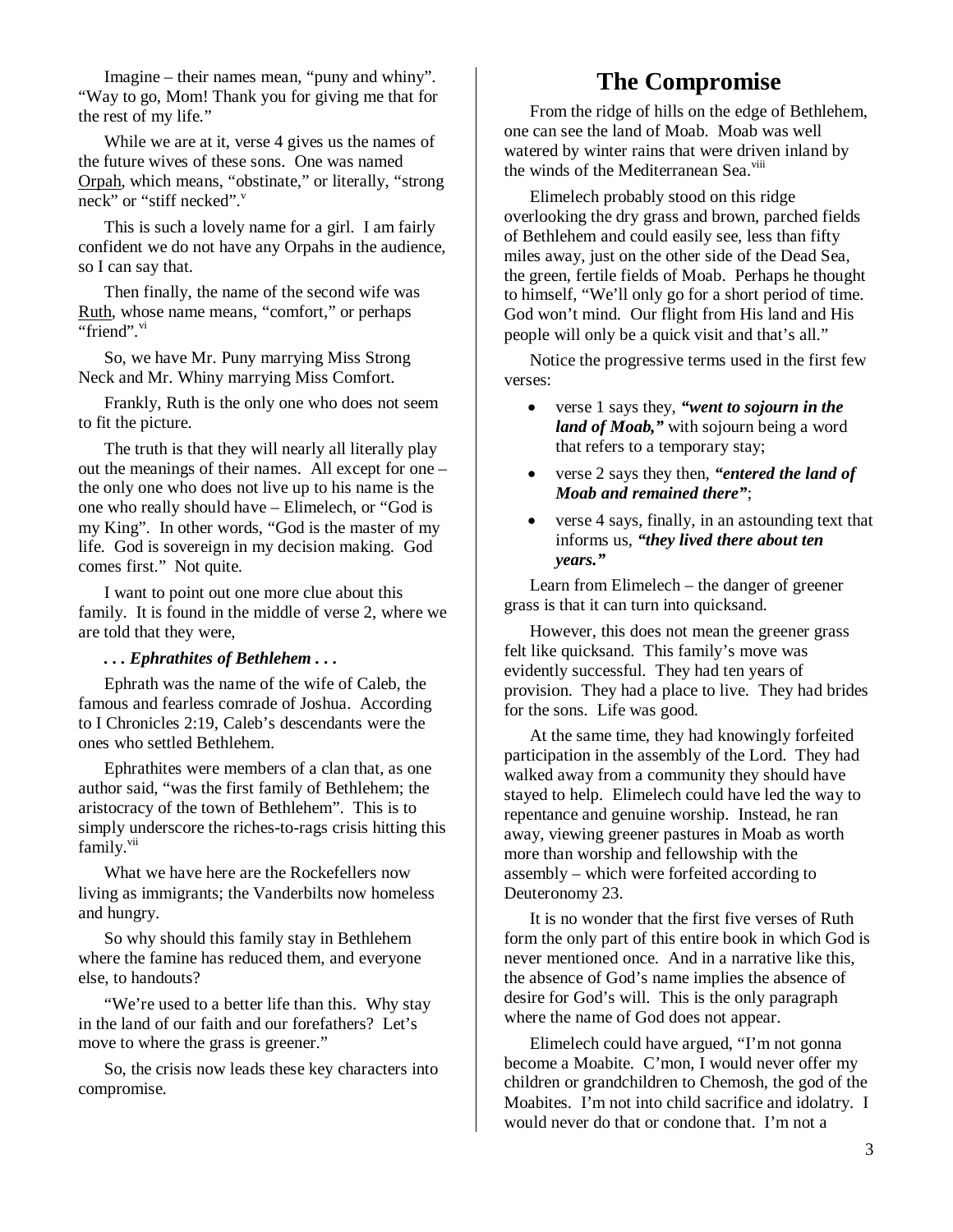Moabite, I'm just gonna temporarily, you know, forsake God's word and the worship of God and go live with Moabites."

However, before long, sometime before his death, Elimelech evidently picked out Moabite women for his sons to marry.

Without warning, perhaps even to him, the covenant promises of the land and the seed and the prophets and the covenant-keeping God no longer mattered – they all just faded away.

Pursuing greener grass has a way of lulling our spirits to sleep.

What seems like a temporary compromise, no big deal . . .

- $\bullet$  just a quick trip . . .
- just a quick phone call . . .
- just one bet . . .
- $\bullet$  just one sip ...
- just one personal expense charged to the company account . . .
- just one little lie . . .
- $\bullet$  just one purchase  $\dots$
- just one click of the mouse . . .

. . . and the greener grass grows into a wilderness where one can barely see daylight.

Perhaps Elimelech never intended to return, if things worked out. Either way, this leading patriarch of a leading family in Bethlehem who had scandalized his community by moving to Moab, would never return again.

### **The Consequences**

Greener grass may lead to the graveyard.

Notice how suddenly the writer reports the deaths of the men of this family. In verse 3, we read,

*Then Elimelech, Naomi's husband, died; and she was left with her two sons.*

Two verses later, we read in verse 5,

#### *Then both Mahlon and Chilion also died . . .*

There is no explanation; no medical diagnosis, just the shocking news to everyone around them in Moab, and certainly headline news in Bethlehem.

Most Jewish writers and evangelical writers as well, read between the lines and contend that the deaths of Naomi's husband and sons were divine judgments upon their unbelief.<sup>ix</sup>

This is like the subtle reference to the New Testament believers in I Corinthians that certain church members had died early deaths because they approached the Lord's table while cherishing, planning, engaging in secret sins (I Corinthians 11:30).

These sons of Elimelech disobeyed God by not returning; by not converting their wives to the God of Abraham; by not coming back with their father's body; by not caring about the ways of God. Their early deaths were judgments for having assimilated into the lifestyle and culture of Moab.

Now, the paragraph ends in verse 5 with Naomi virtually alone. Notice she is,

#### *. . . bereft of her two children and her husband.*

She alone was left to wonder, "Where did those ten years go?"

## **Conclusion**

Let me offer four observations from this scene in which we have watched a man chase after greener grass.

**1. Observation #1: One sinful decision, apart from seeking God, can lead to more wrong decisions that draw us further and further away from the path of wisdom.** 

You might say, "Stephen, what do I do about my sinful decisions? I've made several of them and now I'm off the path. I'm out of fellowship with Christ. Am I going to die in Moab?"

Oh no. Jesus Christ can and will forgive every sin you will confess – for those of you who believe, restoring your fellowship with the Father; for those of you who will believe, forgiving the record of sin against you. And He happens to specialize in redeeming sinners. I should know – I am one of them.

However, if you are a believer and you have made some wrong decisions that dishonor God, know that true repentance is willingness to own up to these actions and decisions as sinful violations of God's word and will.

Furthermore, true repentance will take responsibility for the consequences of these sins – it does not push it off on someone else; it does not hide it under the carpet or try to get out of it.

True repentance owns up to sin and accepts the consequences. In fact, consequences that may last for years become God's way of reminding you of His